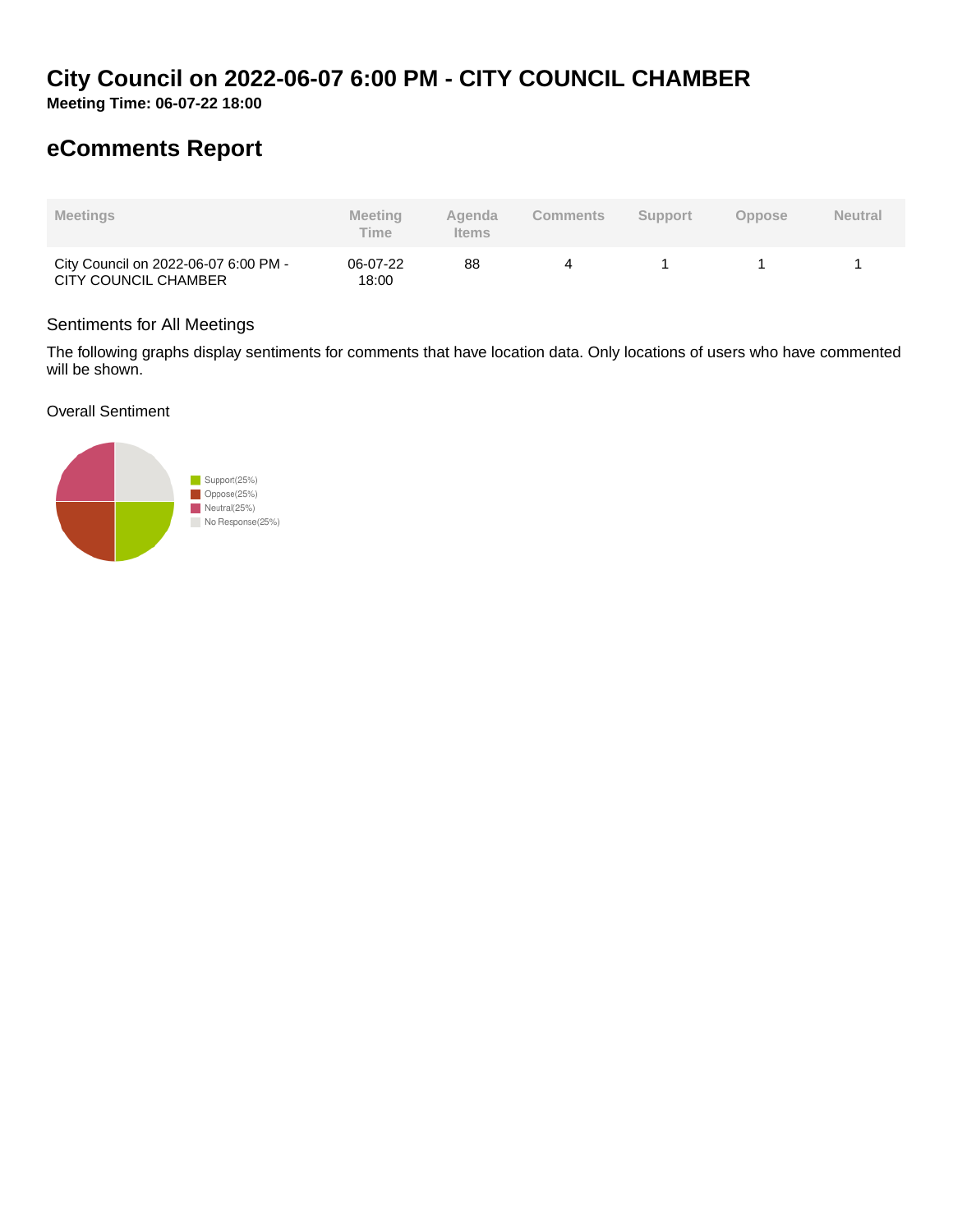## **City Council on 2022-06-07 6:00 PM - CITY COUNCIL CHAMBER 06-07-22 18:00**

| Agenda Name                                                                                                                                                                              | <b>Comments</b> | Support  | <b>Oppose</b> | <b>Neutral</b> |
|------------------------------------------------------------------------------------------------------------------------------------------------------------------------------------------|-----------------|----------|---------------|----------------|
| F.9. 22-4307 CONFERENCE WITH LEGAL COUNSEL - EXISTING<br>LITIGATION - The Closed Session is authorized by the attorney-client<br>privilege, Government Code Section 54956.9(d)(1).       | 1               | 1        | 0             | 0              |
| Name of case:<br>Luke Carlson, et al v City of Redondo Beach, et al.<br>Case Number: 2:20-cv-00259-ODW-SS                                                                                |                 |          |               |                |
| J.1, 22-4247 For eComments and Emails Received from the Public                                                                                                                           | 1               | $\Omega$ | $\Omega$      | $\Omega$       |
| L.1. 22-4238 CONTINUED PUBLIC HEARING TO CONSIDER THE<br>FISCAL YEAR 2022-23 PROPOSED BUDGET, FIVE-YEAR CAPITAL<br>IMPROVEMENT PROGRAM, AND ASSOCIATED BUDGET RESPONSE<br><b>REPORTS</b> |                 | $\Omega$ |               | $\Omega$       |
| Reconvene Public Hearing, take testimony;<br>a.<br>Continue Public Hearing to June 14, 2022; and<br>b.<br>Receive and file Budget Response Reports.<br>C.                                |                 |          |               |                |
| N.1, 22-4280 DISCUSSION AND POSSIBLE ACTION REGARDING A<br>WATERFRONT EDUCATION FACILITY AND PROGRAMMING<br>CONCEPT TITLED OCEAN ENCOUNTER                                               |                 | $\Omega$ | $\Omega$      |                |
| APPROVAL OF THE CONCEPT AND DIRECTION TO STAFF TO<br>PREPARE DRAFT PLANS, AGREEMENTS, AND OTHER APPLICABLE<br><b>FACILITY IMPLEMENTATION DOCUMENTS</b>                                   |                 |          |               |                |

## Sentiments for All Agenda Items

The following graphs display sentiments for comments that have location data. Only locations of users who have commented will be shown.

Overall Sentiment



**Agenda Item: eComments for F.9. 22-4307 CONFERENCE WITH LEGAL COUNSEL - EXISTING LITIGATION - The Closed Session is authorized by the attorney-client privilege, Government Code Section 54956.9(d)(1).**

**Name of case: Luke Carlson, et al v City of Redondo Beach, et al. Case Number: 2:20-cv-00259-ODW-SS**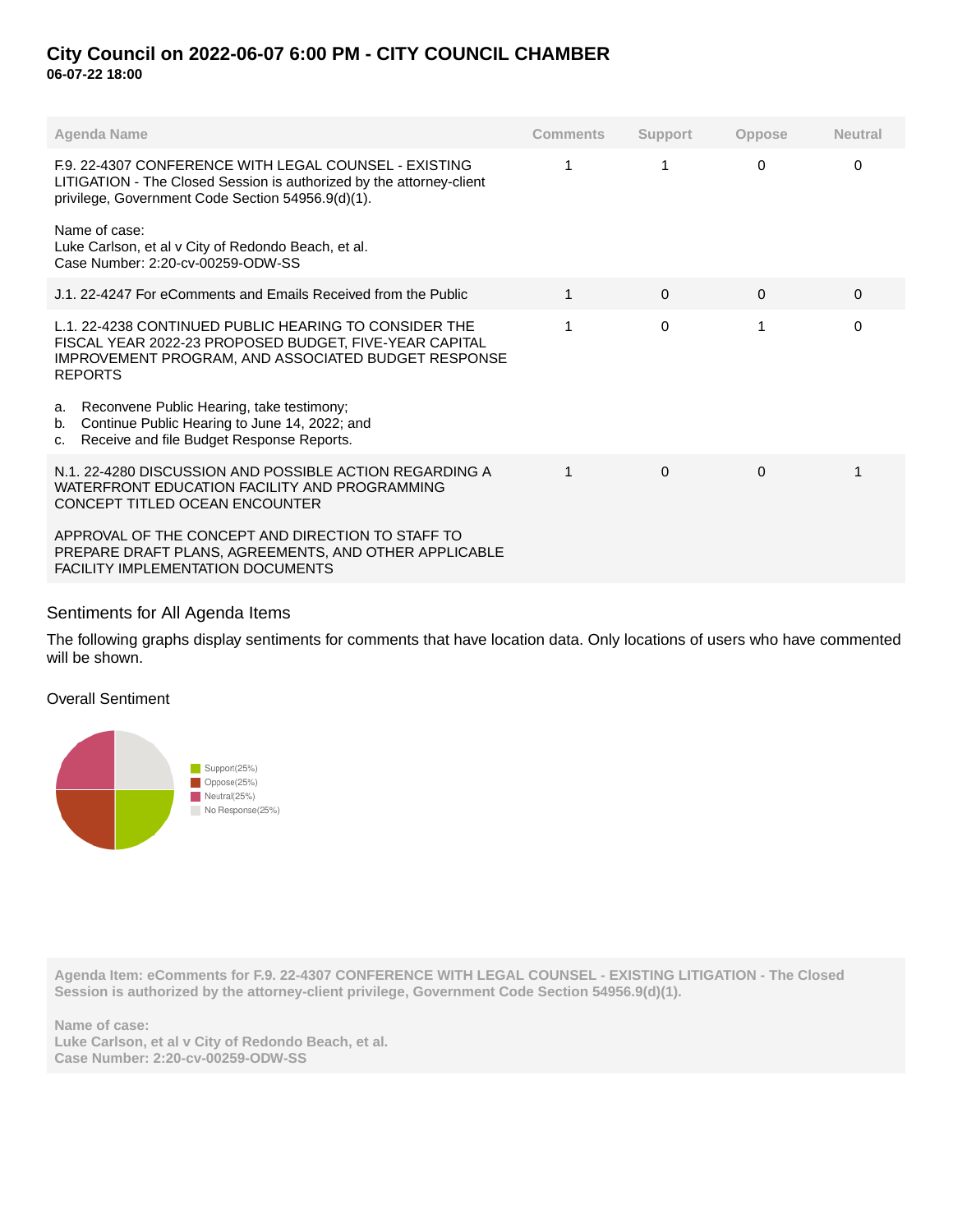## Overall Sentiment



#### **James Crawford** Location: Submitted At: 6:03pm 06-07-22

I read a story in social media about a costly mistake the city council may be making regarding agenda item F9 on tonight's city council agenda.

I ask that the council not appeal the latest judge's denial to dismiss as seen in the in the recent 27-page scathing ruling from the judge. https://law.justia.com/cases/federal/districtcourts/california/cacdce/2:2020cv00259/769455/98/.

Anyone reading this ruling can see RBPD is in big trouble and it's not a matter of winning or losing but how many millions the family will be paid. It should be noted the firm the city attorney has selected is famous as they just lost a \$85 Million-dollar wrongful death lawsuit against the Sheriffs in Santee California (https://abcnews.go.com/US/wireStory/san-diego-jury-awards-85m-death-man-arrest-83494703.)

The council has three choices before it tonight:

1. Appeal the latest ruling that will amount to only delaying the case by years and rack up millions more in legal expenses we will have to pay until we ultimately lose in court. This defense will be by the same firm that just lost an \$85 Million dollar lawsuit.

2. Let the case go to trial as scheduled in August of this year.

3. Work on a settlement with the family so they and our city can move on.

Option 1 should be avoided as it only benefits City Attorney Webb and outgoing police Chief Keith Kauffmann.

The millions that will eventually be paid to the family for the RBPD's actions will not hit the books for years after both leave their positions. That way they get off Scot-free, pass the blame on to the new Police Chief, and city council in office when the judgement is paid. As the years drag on, we will also accumulate millions more in more legal expenses.

Options 2 or 3 make the most sense as they will not forestall the inevitable.

It will be in the best option for both the city and family that has been the victim in this tragedy.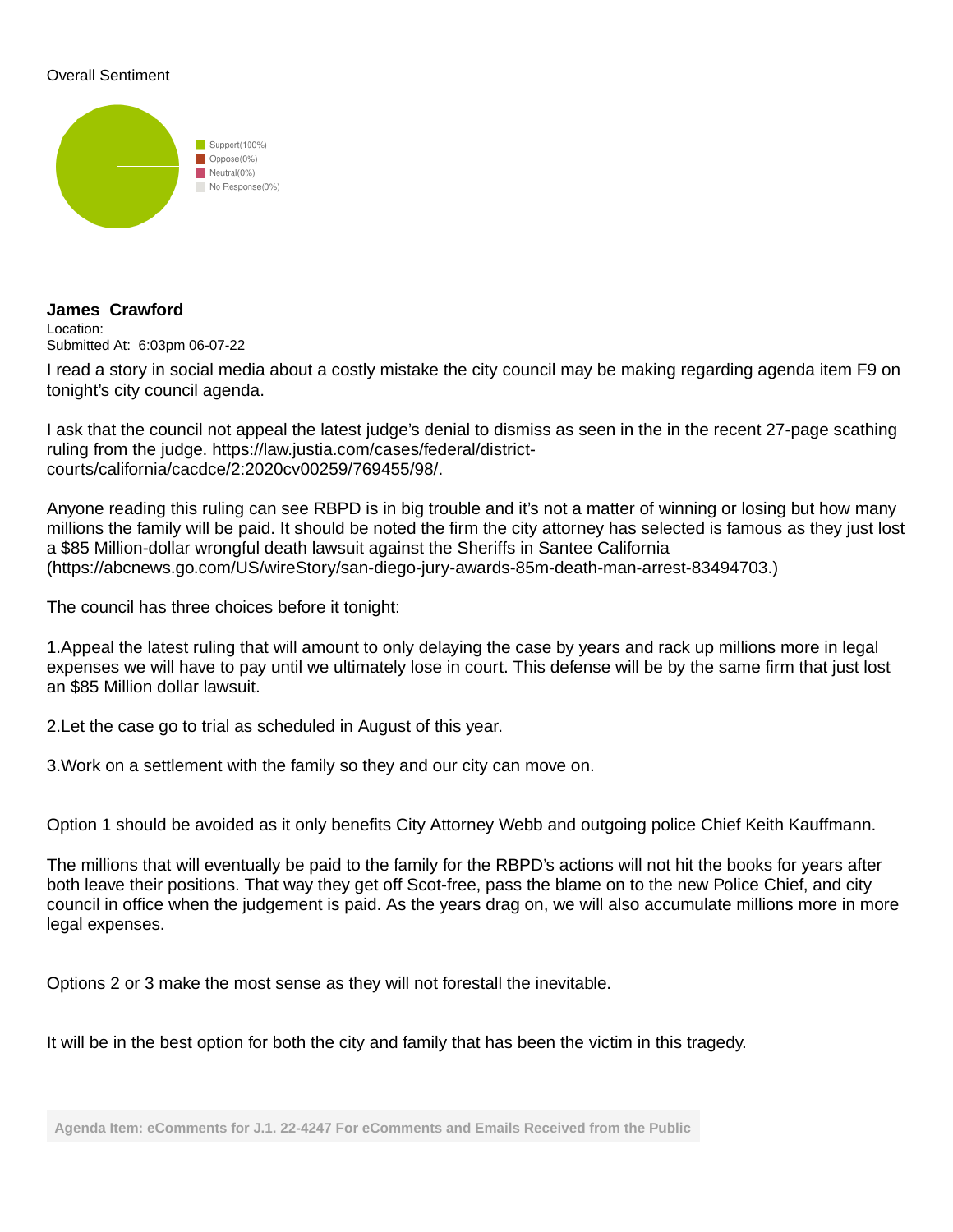## Overall Sentiment



## **James Crawford**

Location: Submitted At: 6:06pm 06-07-22

Mayor and CounciI, read a story in social media about a costly mistake the city council may be making regarding agenda item F9 on tonight's city council agenda.

I ask that the council not appeal the latest judge's denial to dismiss as seen in the in the recent 27-page scathing ruling from the judge. (https://law.justia.com/cases/federal/districtcourts/california/cacdce/2:2020cv00259/769455/98/.)

Anyone reading this ruling can see RBPD is in big trouble and it's not a matter of winning or losing but how many millions the family will be paid. It should be noted the firm the city attorney has selected is famous as they just lost a \$85 Million-dollar wrongful death lawsuit against the Sheriffs in Santee California (https://abcnews.go.com/US/wireStory/san-diego-jury-awards-85m-death-man-arrest-83494703.)

The council has three choices before it tonight:

1. Appeal the latest ruling that will amount to only delaying the case by years and rack up millions more in legal expenses we will have to pay until we ultimately lose in court. This defense will be by the same firm that just lost an \$85 Million dollar lawsuit.

2. Let the case go to trial as scheduled in August of this year.

3. Work on a settlement with the family so they and our city can move on.

Option 1 should be avoided as it only benefits City Attorney Webb and outgoing police Chief Keith Kauffmann.

The millions that will eventually be paid to the family for the RBPD's actions will not hit the books for years after both leave their positions. That way they get off Scot-free, pass the blame on to the new Police Chief, and city council in office when the judgement is paid. As the years drag on, we will also accumulate millions more in more legal expenses.

Options 2 or 3 make the most sense as they will not forestall the inevitable.

It will be in the best option for both the city and family that has been the victim in this tragedy.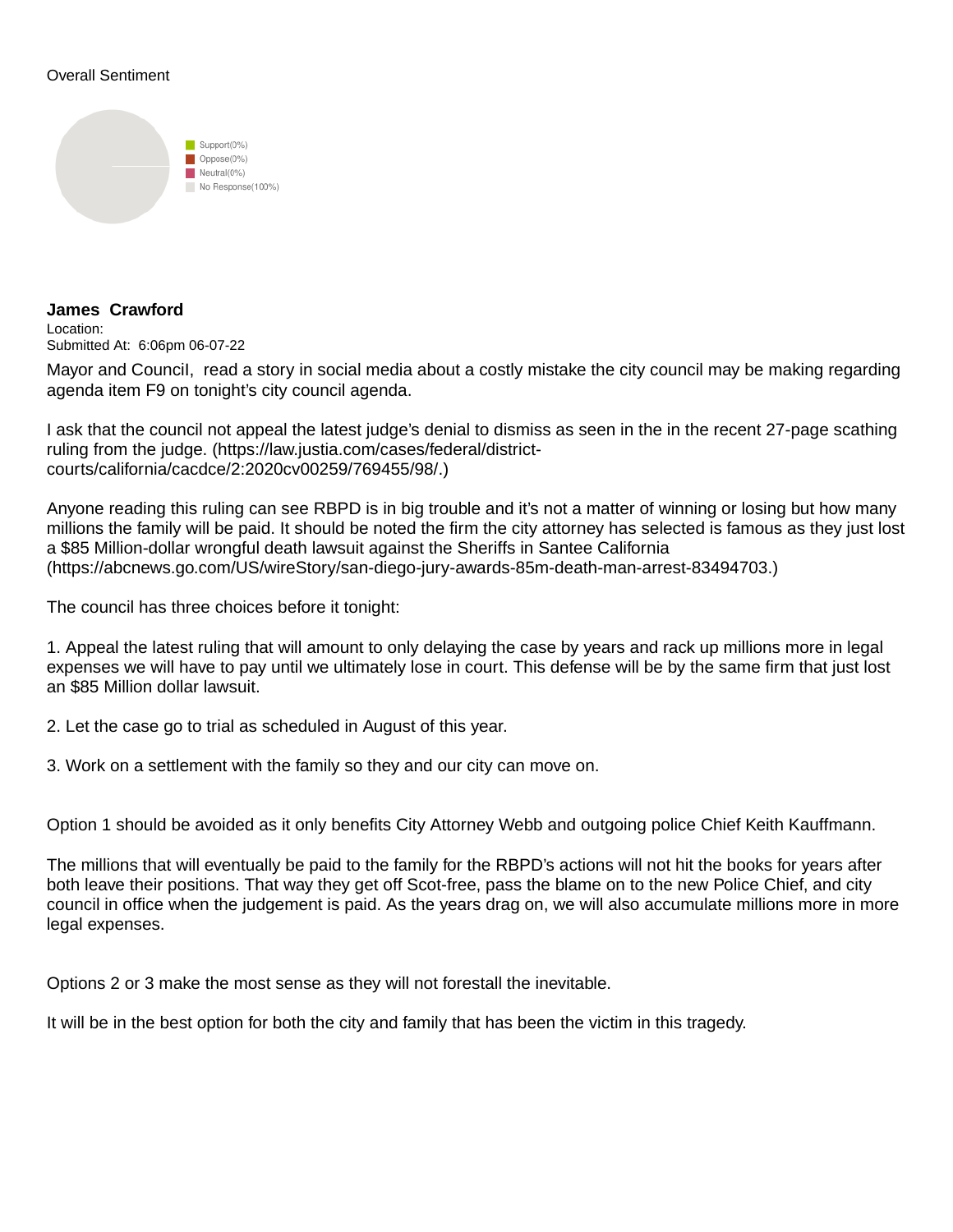**Agenda Item: eComments for L.1. 22-4238 CONTINUED PUBLIC HEARING TO CONSIDER THE FISCAL YEAR 2022-23 PROPOSED BUDGET, FIVE-YEAR CAPITAL IMPROVEMENT PROGRAM, AND ASSOCIATED BUDGET RESPONSE REPORTS**

- **a. Reconvene Public Hearing, take testimony;**
- **b. Continue Public Hearing to June 14, 2022; and**
- **c. Receive and file Budget Response Reports.**

### Overall Sentiment



## **Caleb Chrzan**

Location: Submitted At: 9:02pm 06-07-22

Please consider the removal of funding for DP-4. We and several of our immediate neighbors are very much in opposition to paying \$25k to a firm that specializes in the administration of municipal short-term rental programs. We have lived next door to two homes that had short-term rentals. With the closeness of properties it is negatively impactful in a number of ways. When folks come visit for a few days or a week on vacation they are on "vacation" hours with partying and loudness that are very problematic to families next door, adults and teens who need to wake up and go to work the next day, kids with early bedtimes (and of course windows open since no A/C). They often have shown disregard for community rules with dogs, noise ordinances, blocking driveways etc. I realize the potential TOT is enticing but not work quality of life to the residents. Please don't fund DP-4.

**Agenda Item: eComments for N.1. 22-4280 DISCUSSION AND POSSIBLE ACTION REGARDING A WATERFRONT EDUCATION FACILITY AND PROGRAMMING CONCEPT TITLED OCEAN ENCOUNTER**

**APPROVAL OF THE CONCEPT AND DIRECTION TO STAFF TO PREPARE DRAFT PLANS, AGREEMENTS, AND OTHER APPLICABLE FACILITY IMPLEMENTATION DOCUMENTS**

### Overall Sentiment



**Laura Zahn** Location: Submitted At: 3:16pm 06-03-22

Does anyone SEA LAB??? Did any of you actually go on a "tour" of the Sea Lab? IT was awful! It was dark and dingy. Most of the Teen Staff was ambivalent, some were flat-out rude. The sea-bass tanks were seldom available for public viewing. The Feed-the-Fish ( you had to buy the food) "Encounter" did not have any where near enough access area to actually SEE the food you tossed to the fish being eaten. I took my mother in her-wheelchair